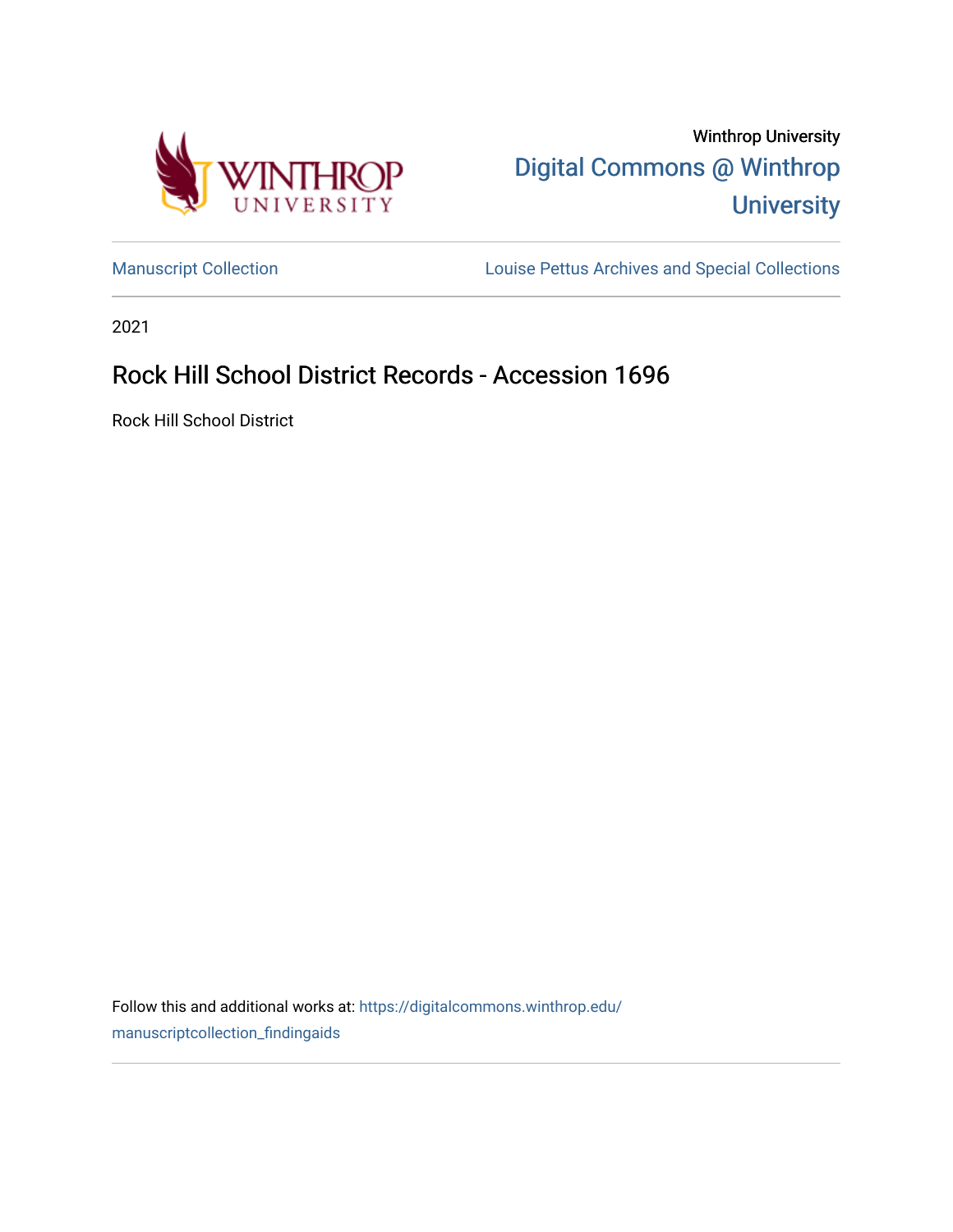#### **WINTHROP UNIVERSITY LOUISE PETTUS ARCHIVES & SPECIAL COLLECTIONS**

## **MANUSCRIPT COLLECTION**

## **ACCESSION 1696**

## **ROCK HILL SCHOOL DISTRICT RECORDS**

1886-1938

3 Boxes, 15 Folders

**COLLER**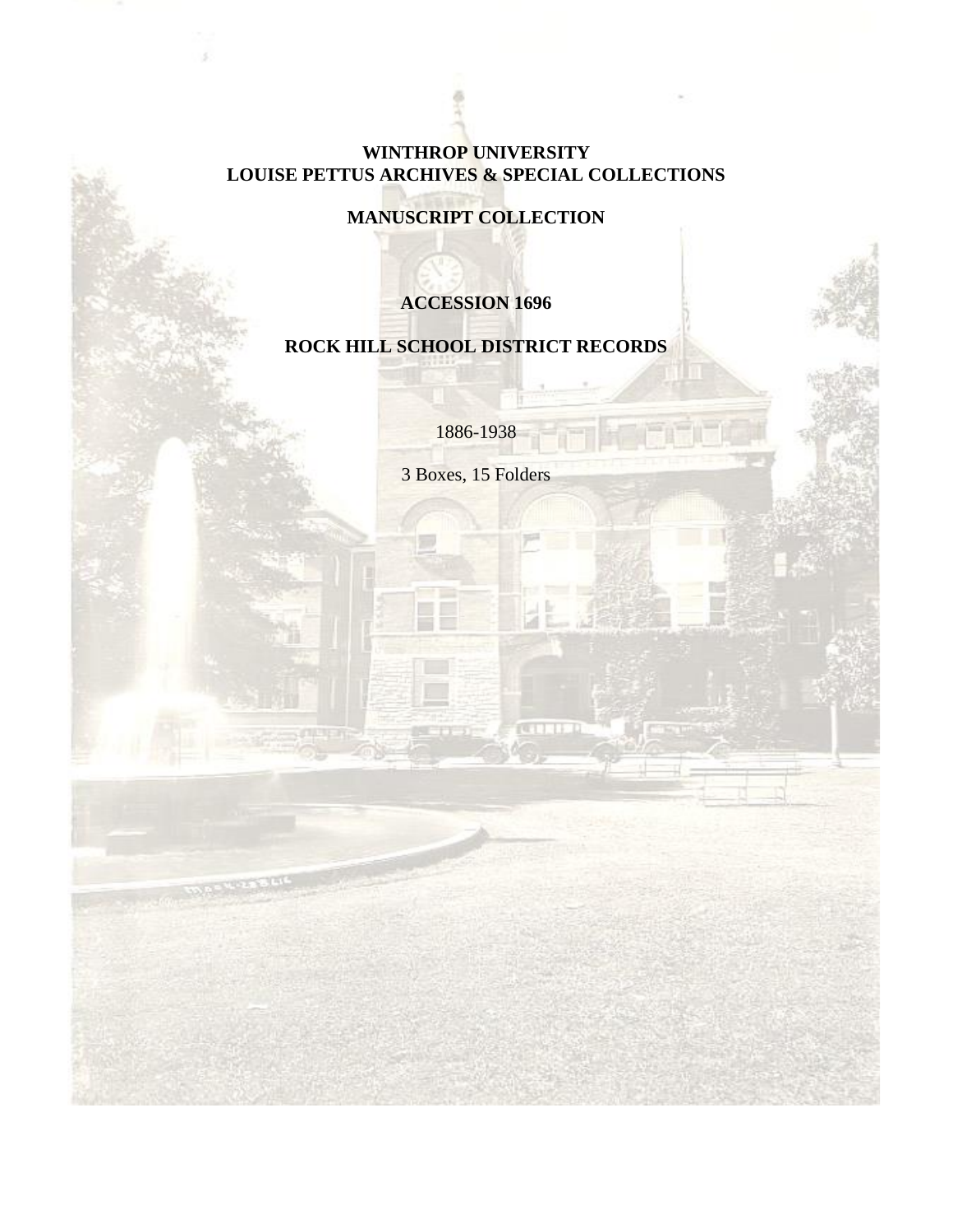#### **WINTHROP UNIVERSITY LOUISE PETTUS ARCHIVES & SPECIAL COLLECTIONS**

#### **MANUSCRIPT COLLECTION**

ADDITIONS: \_\_\_, \_\_\_, \_\_\_

ACC. NO.: **\_1696\_** PROCESSED BY: Adam James Davies NO. OF SECTIONS: 2

#### **ROCK HILL SCHOOL DISTRICT RECORDS**

**I** 

The Rock Hill School District Records were donated to the Winthrop College Archives on August 8, 2019 as a gift from the York Country Library via Jason Hyatt.

> Linear feet of shelf space occupied: .75 Approximate number of pieces included: 1500

Restrictions: Open to researchers under the rules and regulations of the Louise Pettus Archives & Special Collections at Winthrop University.

Literary Rights: For information concerning literary rights please contact the Louise Pettus Archives & Special Collections at Winthrop University.

Scope and Content Note: **The Rock Hill School District Records consists of records and materials related to the operation of the Rock Hill School District from 1888 through 1938. The materials consists of administrative, financial, and operational records and includes bylaws, minutes, correspondence, reports, newspaper articles, photographs, architectural drawings, and other records. The Rock Hill School district was founded in 1888 with the establishment of the Rock Hill Graded School which was the first public, tax supported school in Rock Hill, SC.**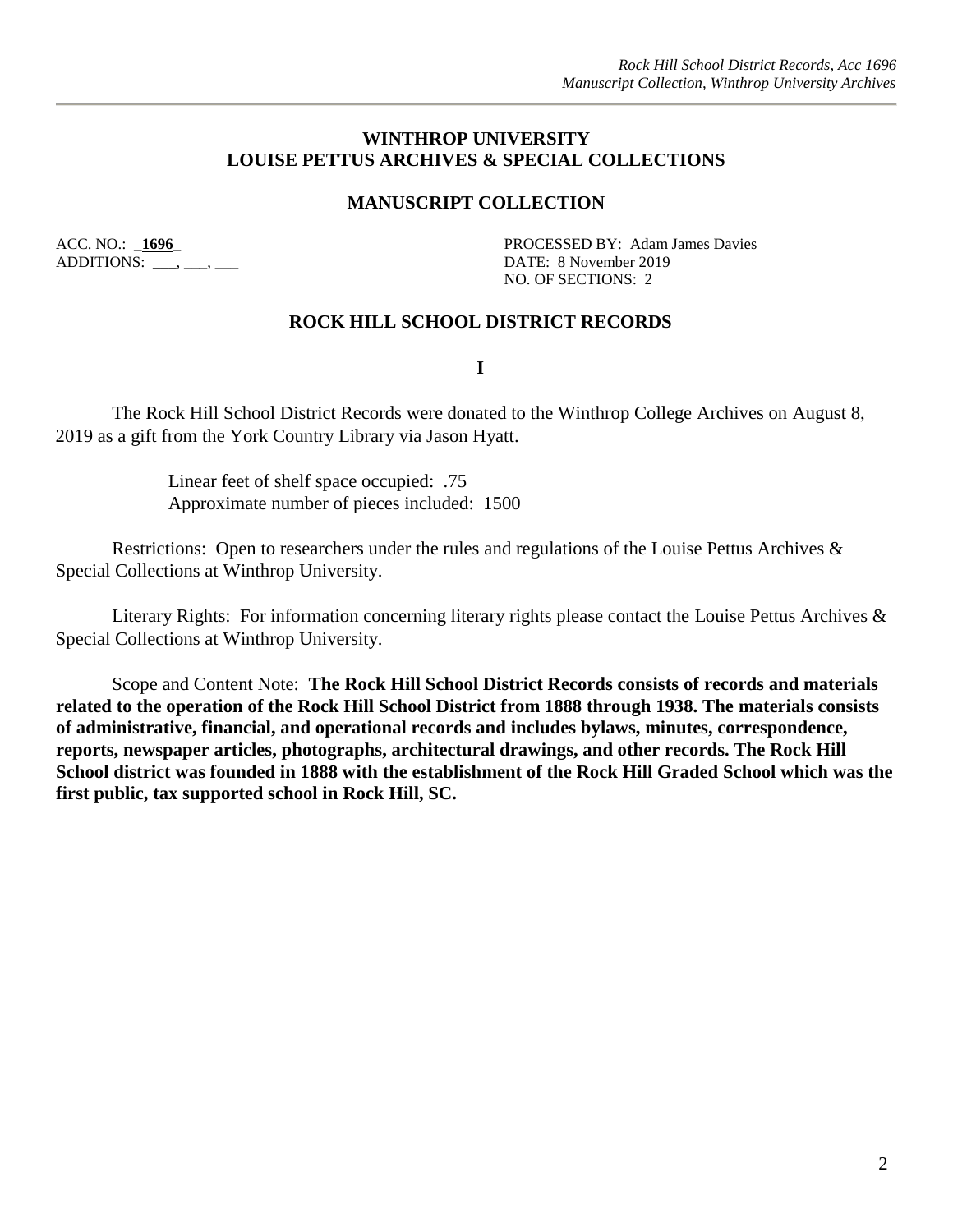## **II**

## **DESCRIPTION OF SERIES**

| <b>Box(es)</b> Folder(s) |                | <b>Series</b>                                                                                                                                                                                                                                                                                                                                                                                                                                                                                                                                                       | Year(s)   |
|--------------------------|----------------|---------------------------------------------------------------------------------------------------------------------------------------------------------------------------------------------------------------------------------------------------------------------------------------------------------------------------------------------------------------------------------------------------------------------------------------------------------------------------------------------------------------------------------------------------------------------|-----------|
| $\mathbf{1}$             | $\mathbf{1}$   | <b>ADMINISTRATIVE</b><br>Consists of By-laws, a community improvement appraisal, a petition,<br>and a letter listing the inventory bequeathed to the Rock Hill School<br>District Secretary. In Chronological order.                                                                                                                                                                                                                                                                                                                                                | 1912-1926 |
| $\mathbf{1}$             | $\overline{2}$ | <b>FINANCIAL RECORDS</b><br>Consists of salary records, school funding application and approval<br>forms, school budget reports, financial reports, title to real estate,<br>contracts between Rock Hill School board and private citizens, bonds<br>to the Rock Hill School District board, and various scraps of paper<br>inscribed with calculations concerning employees' wages, the school<br>budget, bonds, and various other financial matters and dealing<br>conducted by Rock Hill School District board members and secretary.<br>In chronological order. | 1888-1938 |
| $\mathbf{1}$             | 3              | <b>SCHOOL MATERIAL</b><br>Consists of mostly undated lesson outlines proposed to the Rock Hill<br>School Board by professors and teachers, with each proposal listing<br>out material needed, the approach of the lesson, the subject of the<br>lesson, and the lesson plan; also contains letters by teacher and<br>professors to the Rock Hill School Board. In no particular order.                                                                                                                                                                              | 1936, nd  |
| $\mathbf{1}$             | $\overline{4}$ | <b>REPORTS</b><br>Consists of reports made by the Rock Hill School District treasurer,<br>board of trustees on with most reports consisting of total student count,<br>number of suspensions, average student and teacher attendance, and<br>student tuition payment amount as well other statistics. In<br>chronological order.                                                                                                                                                                                                                                    | 1910-1938 |
| $\mathbf{1}$             | 5              | LISTS OF PUPILS AND FACULTY<br>This series consists of lists of pupils for a few academic years<br>including, 1909/1910, ca1910s, 1912, 1913, and 1923/1924. Some of<br>the handwritten lists are specfic in nature, for example: lists of "Music<br>Pupils;" "Honor Roll" students; New Teachers; The list for the<br>1923/1924 academic year lists students and their teachers. In<br>chronological order.                                                                                                                                                        | 1910-1924 |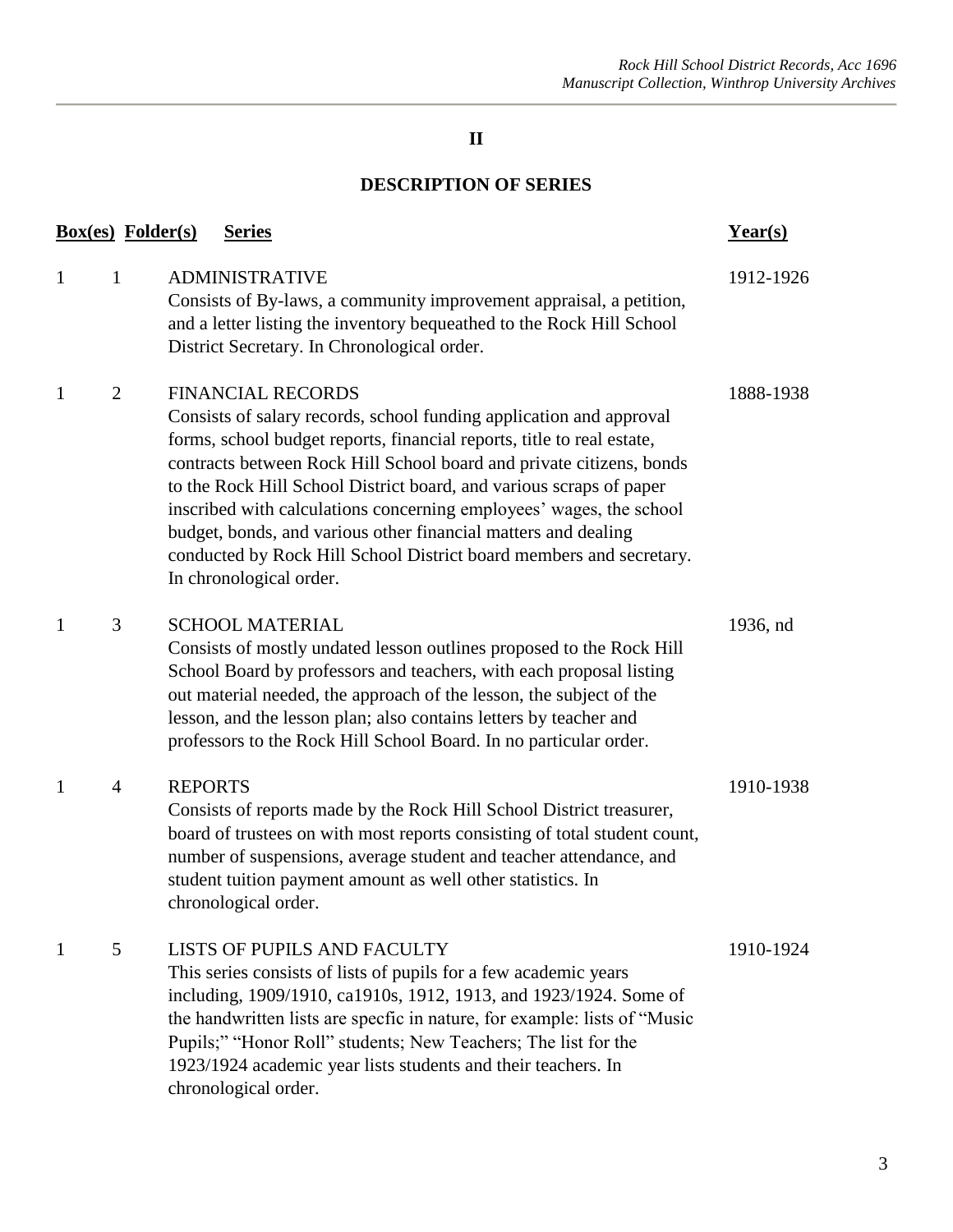## **II**

## **DESCRIPTION OF SERIES (cont.)**

|                | $Box(es)$ Folder(s) | <b>Series</b>                                                                                                                                                                                                                                                                                                                                                                                                                        | Year(s)                  |
|----------------|---------------------|--------------------------------------------------------------------------------------------------------------------------------------------------------------------------------------------------------------------------------------------------------------------------------------------------------------------------------------------------------------------------------------------------------------------------------------|--------------------------|
| 2              | 6                   | <b>MINUTES</b><br>This series consists of Minutes of the "Citizens Meeting" with the<br>Rock Hill School Board for the years 1911 through 1914. The minutes<br>cover the operation of the school including budgetary items and<br>progress reports. In chronological order.                                                                                                                                                          | 1911-1914                |
| $\overline{2}$ | $7-10$              | <b>CORRESPONDENCE</b><br>This series consists of a large amount of correspondence between the<br>Rock Hill School Board and many different recipients including<br>parents and citizens, other board members, other school districts, state<br>entities, among others. The topics range from policies, financial in<br>nature, goals, specific incidents, and many other topics. Most of the<br>correspondence dates from 1910-1913. | 1910-1914, 1934-<br>1936 |
| 3              | 11                  | NEWSPAPERS AND ARTICLES<br>This series consists of a newspapers and newspaper articles related to<br>the Rock Hill School system from 1910-1936. Most of the newspaper<br>articles are from The State and the Evening Herald. There is also two<br>complete editions of the Dec 7, 1925 and the May 22, 1926 edition of<br>The Catawbian which was the Rock Hill High School newspaper.                                              | 1910-1936                |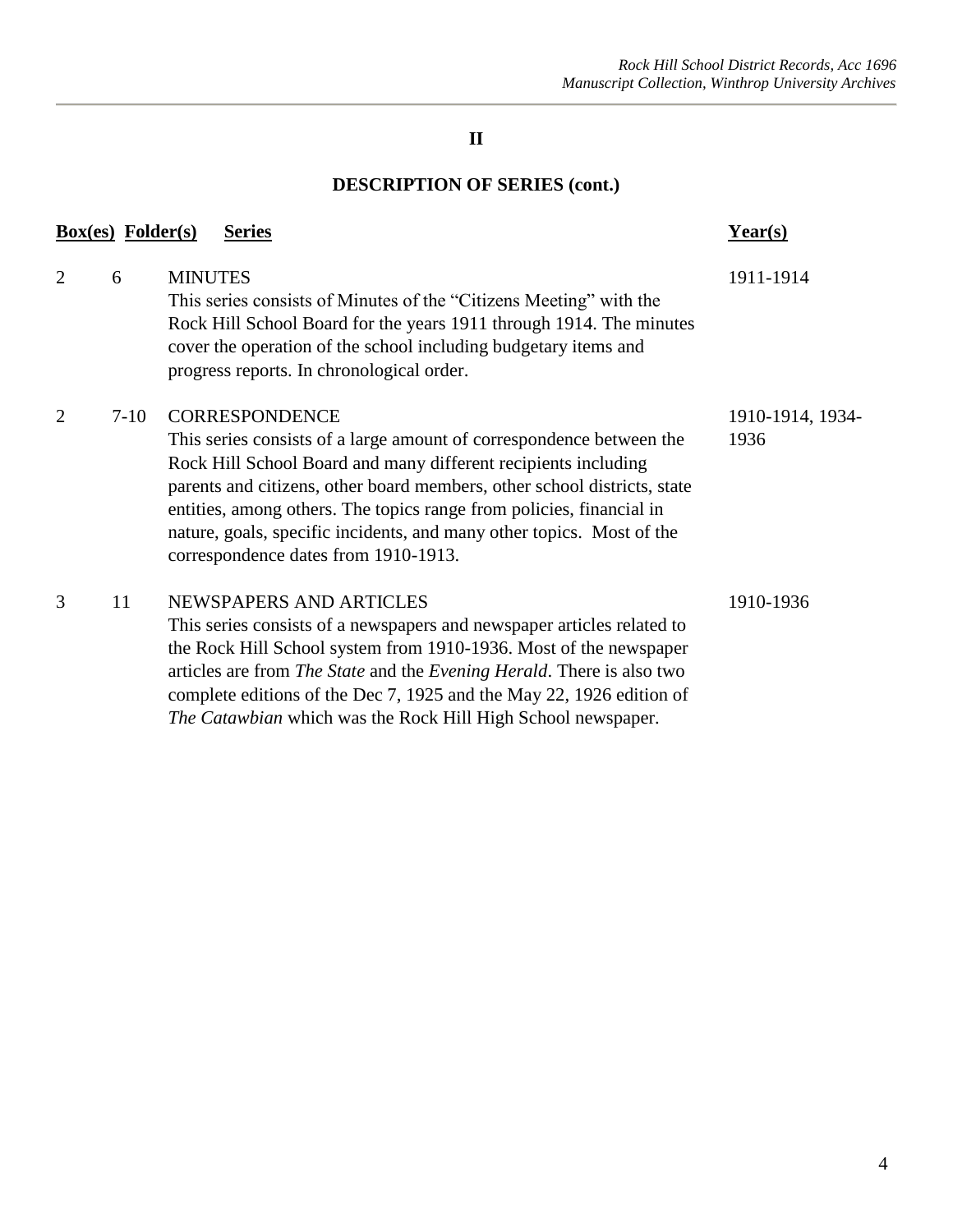#### *Rock Hill School District Records, Acc 1696 Manuscript Collection, Winthrop University Archives*

## **II**

#### **DESCRIPTION OF SERIES (cont.)**

#### **Box(es) Folder(s) Series Year(s)**

#### 3 12 PHOTOGRAPHS ca1930s

This series consists of a photograph of the Rock Hill High School study hall and reading room, the first grade room at Arcade-Victoria School, the interior of the Emmett Scott Gymnasium, and the Interior of the Rock Hill High School Gymnasium.





3 13 ARCHITECTURAL DRAWINGS 1913, nd This series consists of hand drawn architectural drawings and surveys of Rock Hill Graded School site and the Rock Hill High School site. Also included are Floor Plans for the Highland-Park School including the Front Elevation and First Floor Plan.